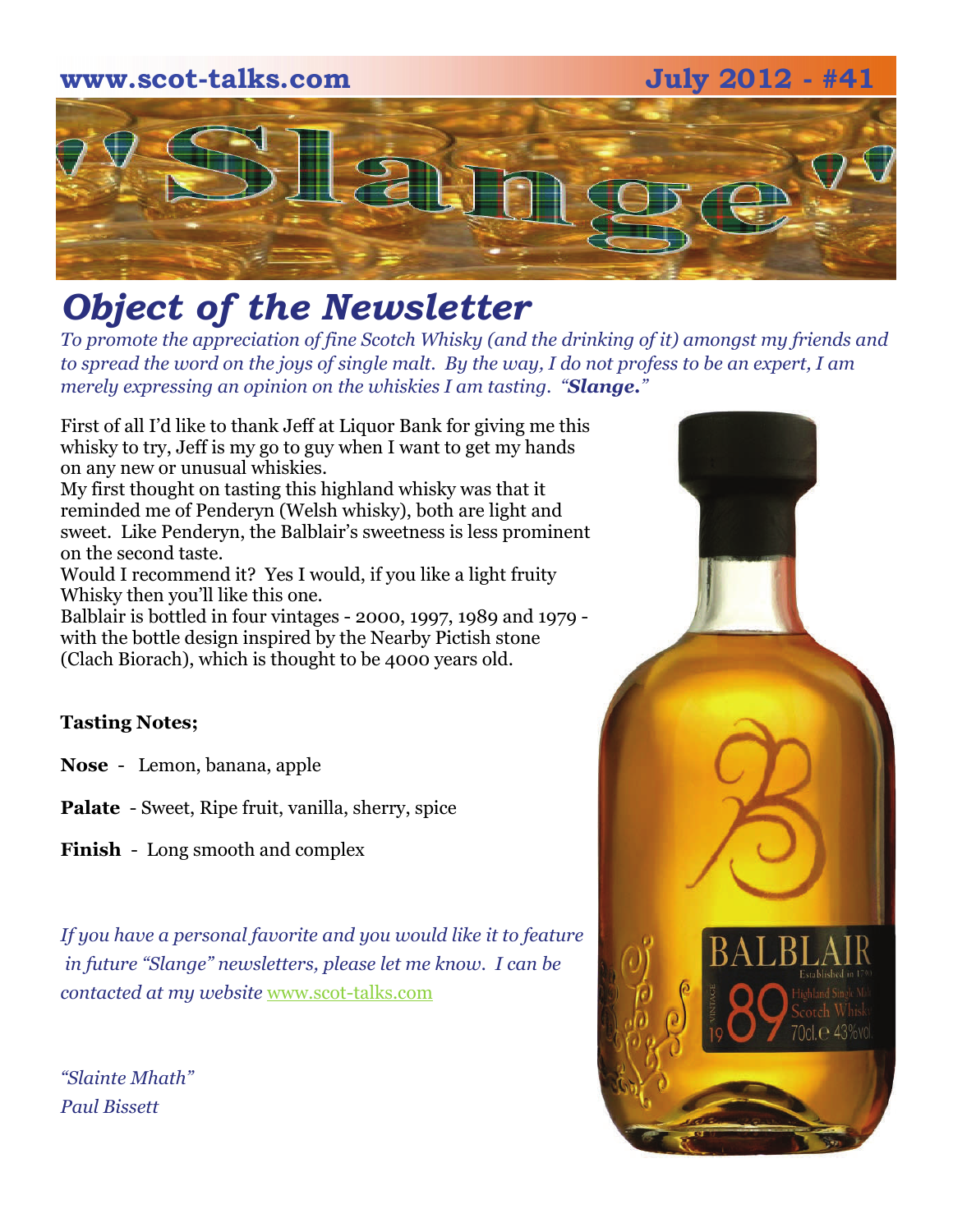# **www.scot-talks.com July 2012 - #41**  $\leq$

### **A wee bit of History**

**Balblair Distillery** is located in edderton, Ross-shire, Scotland and was founded in 1790. The distillery was rebuilt in 1895 to be closer to the Edderton Railway Station on the Inverness and Rossshire Railway line. However, so good was the original water source that the rebuilt distillery chose to ignore a nearby burn in favor of the original Ault Dearg burn. To this day, the Balblair Distillery continues to use this original water source.

John Ross, the founder, ran Balblair as a thriving business and in 1824 he was joined by his son, Andrew. The distillery stayed in the Ross family until 1894 when the tenancy was taken over by Alexander Cowan. In 1948 the freehold was bought by Robert Cumming, who promptly expanded the distillery and increased production. Cumming ran the distillery until he retired in 1970 when he sold it to Hiram Walker. In 1996 Balblair Distillery was purchased by Inver House Distillers Limited whose other distilleries include the Speyburn-Glenlivet, Knockdhu, Old Pulteney and Balmenach.

Balblair has one of the oldest archives in distilling, with the first ledger entry dated 25 January 1800. John Ross himself penned that first entry, which read: "Sale to David Kirkcaldy at Ardmore, one gallon of whisky at £1.8.0d".



Balblair Distillery

"Some mistakes are too much fun to make only once."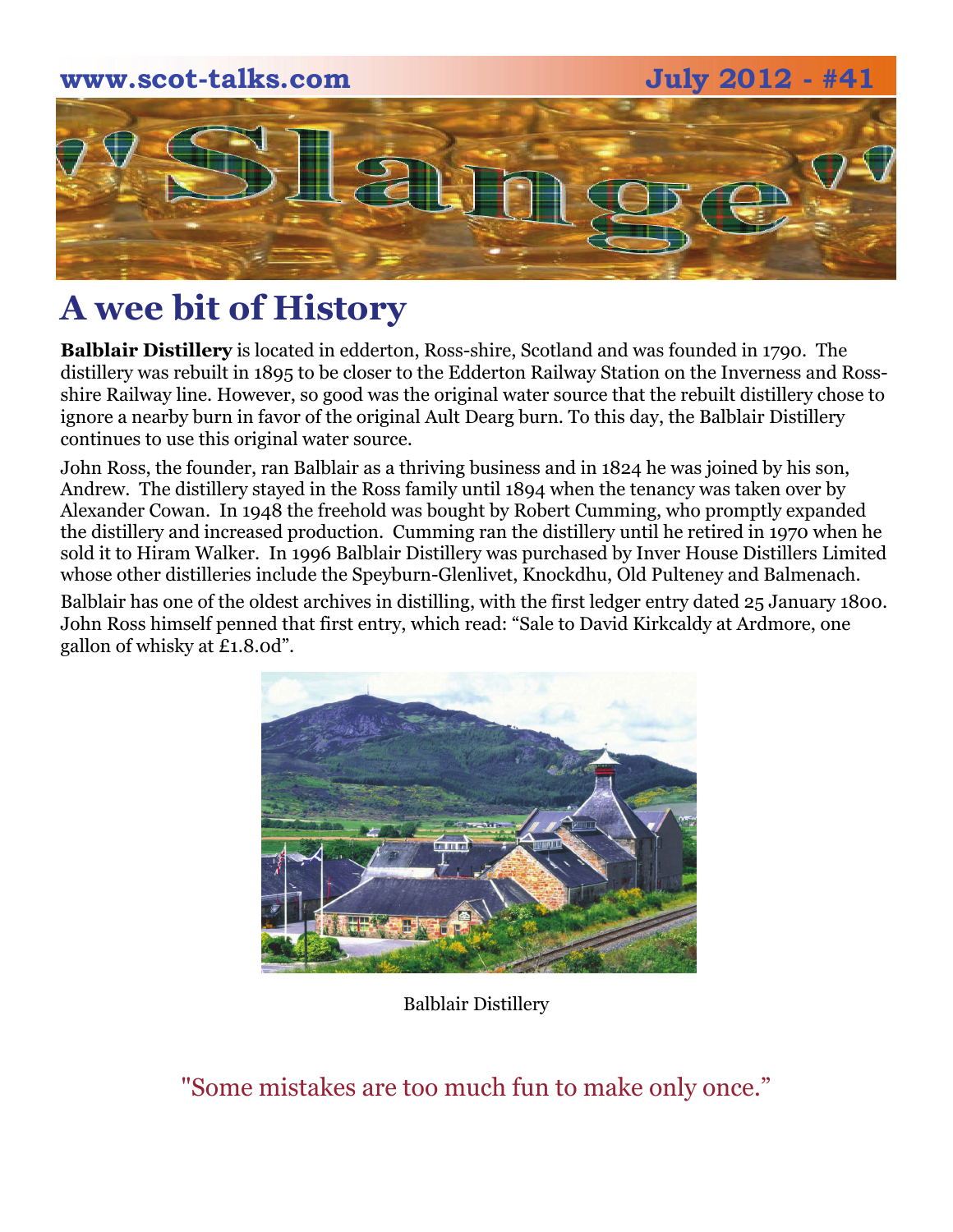

Below is a simple guide to help you choose your single malt Whisky, and the flavor notes you should expect from it. Being Scottish I recommend you find a likely candidate and try it in a bar before buying the whole bottle. With each issue of the newsletter I will add in another Whisky to the flavor map. This Issue; **Balblair 1989** For more information go to <http://www.balblair.com/exclusive-vintages/1989>